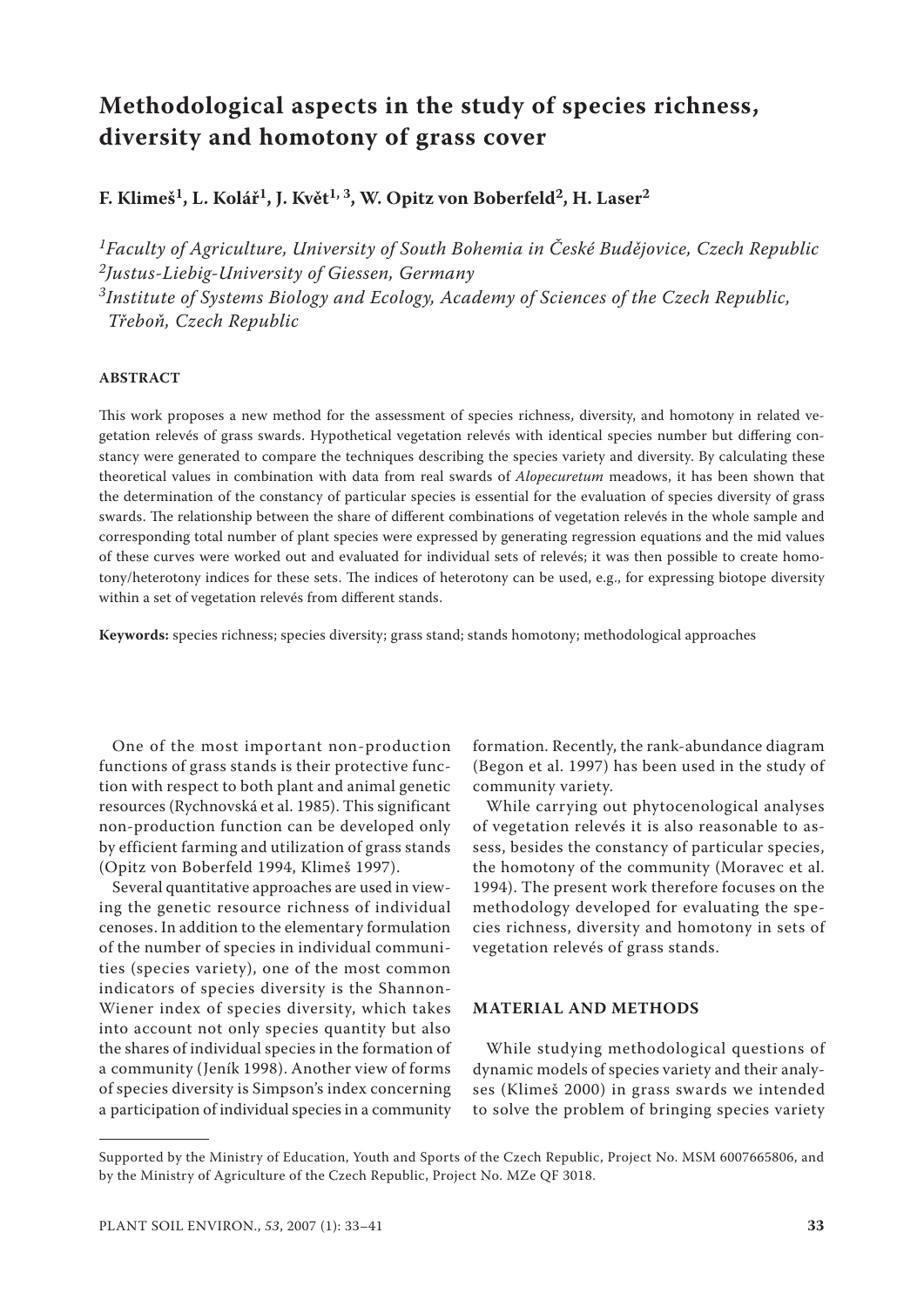into a formula helpful for experimental grassland management applications and for observational studies of grass stands with limited databases. These studies arose from the comparison of existing methodological approaches and analyses of quantitative phytocenological models (Klimeš 1997, 2000, Klimeš et al. 2001) with respect to the possibilities of their further development. For the requirements of methodological studies, model hypothetical files were also generated (stand I, II and III). The verification of the process for designed evaluation of species variety was carried out on the file of *Alopecuretum* meadows (stand IV, blind experiment with a consecutive study of groundwater contamination with nitrates: Klimeš and Kužel 2004) which belong to the subassociation *Trifolio-Festucetum alopecuretosum* (Neuhäusl 1972), submontane region of Bohemian Forest, altitude 545 m, annual mean air temperature 6.3°C, long-term mean annual rainfall 675 mm, sandy loamy soil, pH $_{KCl}$  6.0. Our technique for viewing species variety and homotony of grass stands is described in the next chapter.

### **RESULTS AND DISCUSSION**

We made a hypothetical set of grass stands for comparing the techniques describing the plant species variety and diversity. There were 5, 10, 20 and 100 plant species in the grass stands and these were absolutely balanced in the grass stands, i.e. about 20%*D*, 10%*D*, 5%*D* and 1%*D* (Table 1). After comparing various techniques describing the species variety, we concluded that the values of the species variety  $(Q -$  number of plant species in the grass stand) and the values of Simpson's index of

the species diversity of the grass stand (*D*) showed the same tendency with increasing numbers of plant species in grass stands. Comparisons between relative values of particular characteristics showed that the values of Shannon-Wiener index of species diversity were quite different from the others. The values of the plant species variety and diversity (Table 1) show that the data of the species variety (*Q*) and Simpson's index of species diversity (*D*) are more suitable and complement each other.

These methods however present some problems. Only one vegetation relevé is evaluated at a time while we need a set of vegetation relevés (a selected set) for a complex characteristic of a grass sward. Another problem concerning the evaluation of species diversity consists in finding a way of estimating the number of various plant species in the grass stands. Some cannot be used for a high number of grass species (for example sprouting species). The use of dominance is also questionable because the plants greatly differ in size. For example, one plant can occupy an area larger than 1 m2 (e.g. *Phalaroides arundinacea*), on the other hand the area of  $1 \text{ m}^2$  can be occupied by thousands of very small plants. We drew the conclusion that the most important parameter for the evaluation of grass stands could be the constancy of particular species (i.e. their repetitive occurrence in a particular vegetation). In many important respects, this idea has already been used for solving numerous syntaxonomic questions at the early stages of establishing the Zürich-Montpellier school.

Brockmann-Jerosch (1907) and later Moravec et al. (1994) introduced the term "constancy of the species" referring to the share of plant stands with particular species in the total number of

| Parameter of species<br>variety and species diversity | Method of expression | Value parameters of species variety and species diversity |       |       |        |  |  |  |  |
|-------------------------------------------------------|----------------------|-----------------------------------------------------------|-------|-------|--------|--|--|--|--|
|                                                       | abs                  | 5                                                         | 10    | 20    | 100    |  |  |  |  |
| Q                                                     | rel                  | 1.000                                                     | 2.000 | 4.000 | 20.000 |  |  |  |  |
|                                                       | abs                  | 1.609                                                     | 2.303 | 2.996 | 4.605  |  |  |  |  |
| H                                                     | rel                  | 1.000                                                     | 1.431 | 1.862 | 2.862  |  |  |  |  |
|                                                       | abs                  | 5                                                         | 10    | 20    | 100    |  |  |  |  |
| D                                                     | rel                  | 1.000                                                     | 2.000 | 4.000 | 20.000 |  |  |  |  |

Table 1. Comparison of various techniques describing species variety and species diversity at the absolute constancy of individual species in a grass stand

 $Q$  = number of plant species;  $H$  = Shannon-Wiener index of species diversity;  $D$  = Simpson's index of species diversity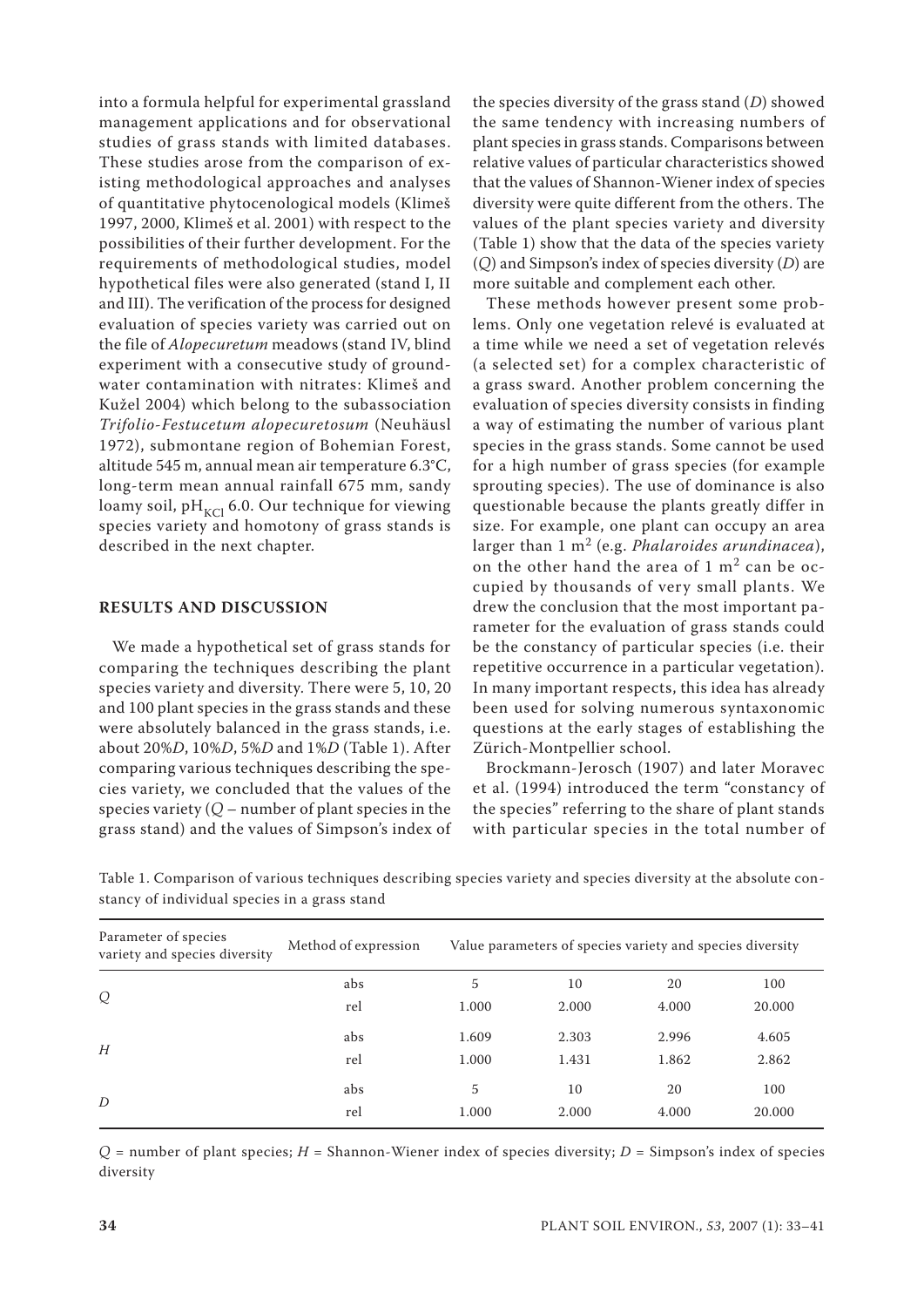Table 2. The presence (1) or the absence (0) of a particular vascular plant species  $[S_{ij(k)}]$  in particular ( $k = 1$ ) and combined (*k* > 1) replicates of a grass stands I, II and III and analytical process for calculation of species variety in a certain share of relevés [*Qp*]:

$$
Q_p = \begin{pmatrix} n(1) \\ k \end{pmatrix}^{-1} \sum_{j(k)=1}^{n(k)} \sum_{i=1}^{m_{j(k)}} \left\{ \begin{bmatrix} -1 \\ -1 \end{bmatrix} \prod_{j(1)=1}^{k} (S_{ij(1)} - 1) \middle| \end{bmatrix} + 1 \right\}
$$

$$
p = \frac{k}{n(1)} \qquad [k = 1; 2; \dots; n(1)]
$$

|                  |                | Grass stand      |                  |                     |                  |                              |                  |                  |                  |                  |                     |              |                |              |                              |          |
|------------------|----------------|------------------|------------------|---------------------|------------------|------------------------------|------------------|------------------|------------------|------------------|---------------------|--------------|----------------|--------------|------------------------------|----------|
|                  |                |                  |                  | $\rm I$<br>$\rm II$ |                  |                              |                  |                  | $\rm III$        |                  |                     |              |                |              |                              |          |
| Species          | i              | replicate        |                  |                     |                  |                              |                  |                  |                  |                  |                     |              |                |              |                              |          |
|                  |                | $\rm{a}$         | $\rm{b}$         | $\mathbf{C}$        | ${\rm d}$        |                              | $\rm{a}$         | $\rm b$          | $\mathsf{C}$     | ${\rm d}$        |                     | $\rm{a}$     | $\rm b$        | $\mathbf{C}$ | ${\rm d}$                    |          |
|                  |                |                  | j(1)             |                     |                  | $\overset{C_i}{\underset{}}$ |                  | j(1)             |                  |                  | $\stackrel{C_i}{Q}$ | j(1)         |                |              | $\overset{C_i}{\mathcal{Q}}$ |          |
|                  |                | $\,1\,$          | $\overline{2}$   | $\mathbf{3}$        | $\overline{4}$   |                              | $\,1$            | $\sqrt{2}$       | $\overline{3}$   | $\bf 4$          |                     | $\,1\,$      | $\overline{2}$ | 3            | $\,4\,$                      |          |
| $\boldsymbol{A}$ | $\,1\,$        | $1\,$            | $\mathbf 0$      | $\,1$               | $1\,$            | 0.75                         | $\,1$            | $\boldsymbol{0}$ | $\boldsymbol{0}$ | $\boldsymbol{0}$ | 0.25                | $\,1\,$      | $\,1$          | $1\,$        | $1\,$                        | 1.00     |
| $\, {\bf B}$     | $\mathbf{2}$   | $1\,$            | $\mathbf{1}$     | $\mathbf{1}$        | $\boldsymbol{0}$ | 0.75                         | $\boldsymbol{0}$ | $\boldsymbol{0}$ | $\boldsymbol{0}$ | $\,1\,$          | 0.25                | $\,1\,$      | $\,1$          | $\,1\,$      | $\mathbf{1}$                 | 1.00     |
| $\cal C$         | 3              | $\mathbf{1}$     | $\mathbf{1}$     | $\mathbf{1}$        | $\,1$            | $1.00\,$                     | $\boldsymbol{0}$ | $1\,$            | $\boldsymbol{0}$ | $\boldsymbol{0}$ | 0.25                | $\,1\,$      | $\,1$          | $1\,$        | $1\,$                        | 1.00     |
| ${\rm D}$        | $\overline{4}$ | $\mathbf{1}$     | $\mathbf{1}$     | $\boldsymbol{0}$    | $\,1$            | 0.75                         | $\mathbf{1}$     | $\boldsymbol{0}$ | $\boldsymbol{0}$ | $\boldsymbol{0}$ | 0.25                | $\,1\,$      | $\mathbf{1}$   | $\,1$        | $\,1$                        | $1.00\,$ |
| $\mathbf E$      | 5              | $\mathbf{1}$     | $\boldsymbol{0}$ | $\mathbf 1$         | $\,1$            | 0.75                         | $\boldsymbol{0}$ | $\boldsymbol{0}$ | $\boldsymbol{0}$ | $\,1\,$          | 0.25                | $\,1\,$      | $\,1$          | $\,1\,$      | $\,1\,$                      | 1.00     |
| $\rm F$          | 6              | $\mathbf{1}$     | $\mathbf{1}$     | $\mathbf 1$         | $\boldsymbol{0}$ | 0.75                         | $\boldsymbol{0}$ | $\boldsymbol{0}$ | $\mathbf{1}$     | $\boldsymbol{0}$ | 0.25                | $\,1\,$      | $\mathbf{1}$   | $1\,$        | $1\,$                        | 1.00     |
| G                | $\overline{7}$ | $\boldsymbol{0}$ | $\mathbf{1}$     | $\mathbf{1}$        | $\,1$            | 0.75                         | $\boldsymbol{0}$ | $1\,$            | $\boldsymbol{0}$ | $\boldsymbol{0}$ | 0.25                | $\,1\,$      | $\,1\,$        | $\,1\,$      | $1\,$                        | 1.00     |
| H                | $\,8\,$        | $1\,$            | $\mathbf{1}$     | $\boldsymbol{0}$    | $\,1$            | 0.75                         | $\boldsymbol{0}$ | $\boldsymbol{0}$ | $\mathbf{1}$     | $\boldsymbol{0}$ | 0.25                | $\,1\,$      | $\mathbf{1}$   | $1\,$        | $\mathbf{1}$                 | 1.00     |
| $\rm I$          | 9              | $1\,$            | $\boldsymbol{0}$ | $\mathbf{1}$        | $\mathbf{1}$     | 0.75                         | $\mathbf{1}$     | $\boldsymbol{0}$ | $\boldsymbol{0}$ | $\boldsymbol{0}$ | 0.25                | $\,1\,$      | $\mathbf{1}$   | $\,1\,$      | $1\,$                        | 1.00     |
| $\boldsymbol{J}$ | $10\,$         | $\mathbf{1}$     | $\mathbf{1}$     | $\mathbf{1}$        | $\boldsymbol{0}$ | $0.75\,$                     | $\boldsymbol{0}$ | $\boldsymbol{0}$ | $\boldsymbol{0}$ | $\,1\,$          | 0.25                | $\,1$        | $\,1$          | $\,1\,$      | $\mathbf{1}$                 | $1.00\,$ |
| ${\bf K}$        | 11             | $\boldsymbol{0}$ | $\boldsymbol{0}$ | $\mathbf 1$         | $\,1\,$          | 0.50                         | $\boldsymbol{0}$ | $\,1$            | $\boldsymbol{0}$ | $\boldsymbol{0}$ | 0.25                | $\,1\,$      | $\,1\,$        | $\,1\,$      | $1\,$                        | 1.00     |
| L                | 12             | $\mathbf{1}$     | $\mathbf{1}$     | $\mathbf{1}$        | $\mathbf{1}$     | 1.00                         | $\boldsymbol{0}$ | $\mathbf{1}$     | $\boldsymbol{0}$ | $\boldsymbol{0}$ | 0.25                | $\,1\,$      | $\mathbf 1$    | $\,1\,$      | $1\,$                        | 1.00     |
| $\mathbf M$      | 13             | $\mathbf{1}$     | $\boldsymbol{0}$ | $\mathbf{1}$        | $\boldsymbol{0}$ | 0.50                         | $\boldsymbol{0}$ | $1\,$            | $\boldsymbol{0}$ | $\boldsymbol{0}$ | 0.25                | $\,1\,$      | $\,1$          | $1\,$        | $\mathbf{1}$                 | 1.00     |
| ${\rm N}$        | 14             | $1\,$            | $\mathbf{1}$     | $\mathbf{1}$        | $\,1\,$          | 1.00                         | $\boldsymbol{0}$ | $\boldsymbol{0}$ | $\boldsymbol{0}$ | $\,1\,$          | 0.25                | $\,1\,$      | $\,1$          | $\,1$        | $\,1\,$                      | 1.00     |
| ${\cal O}$       | 15             | $\boldsymbol{0}$ | $\mathbf{1}$     | $\boldsymbol{0}$    | $\,1$            | 0.50                         | $\,1$            | $\boldsymbol{0}$ | $\boldsymbol{0}$ | $\boldsymbol{0}$ | 0.25                | $\mathbf{1}$ | $\,1$          | $1\,$        | $\,1\,$                      | $1.00\,$ |
| $Q_{0.25}$       |                | $12\,$           | $10\,$           | 12                  | 11               | $11.25\,$                    | $\,4\,$          | $\,4\,$          | $\mathbf{3}$     | $\,4\,$          | 3.75                | 15           | 15             | 15           | $15\,$                       | $15\,$   |
| $Q_{\rm 0.50}$   |                |                  | $14$ $(*)$       |                     | $15$ $(*)$       | 14.5                         | $8(*)$           |                  |                  | $7(*)$           | $7.5\,$             |              | $15$ $(*)$     |              | $15$ $(*)$                   | $15\,$   |
| $Q_{1.00}$       |                |                  | $15\,$           |                     |                  | $15\,$                       |                  | 15               |                  |                  | 15                  |              |                | 15           |                              | $15\,$   |

 $C_i$  = constancy (constancy of particular plant species;  $100\% = 1$ )

*Q* = number of vascular plant species

(\*) = only selected combinations

 $k =$  the value *k* represents a subset of *k* elements singled out of a set of  $n(1)$  elements (i.e. set of all replicates)  $i = 1; 2; ...; m$   $j(k) = \{j(k) \sim [j(1)]\}$  $j(1) = \{1 \sim [1]\}; \{2 \sim [2]\}; \ldots; \{n(1) \sim [n(1)]\}$  $j(k) = 1; 2; ...; n(k)$   $j(2) = \{1-[1, 2] \}; \{2-[1, 3] \}; ...; \{n(2)-(n-1(1), n(1)]\}$ *<sup>n</sup>*(*k*) = (  $j[n(1)] = \{1[1, 2, ..., n(1)]\}$  $\lambda_k$  $S_{ij(k)} = 0; 1$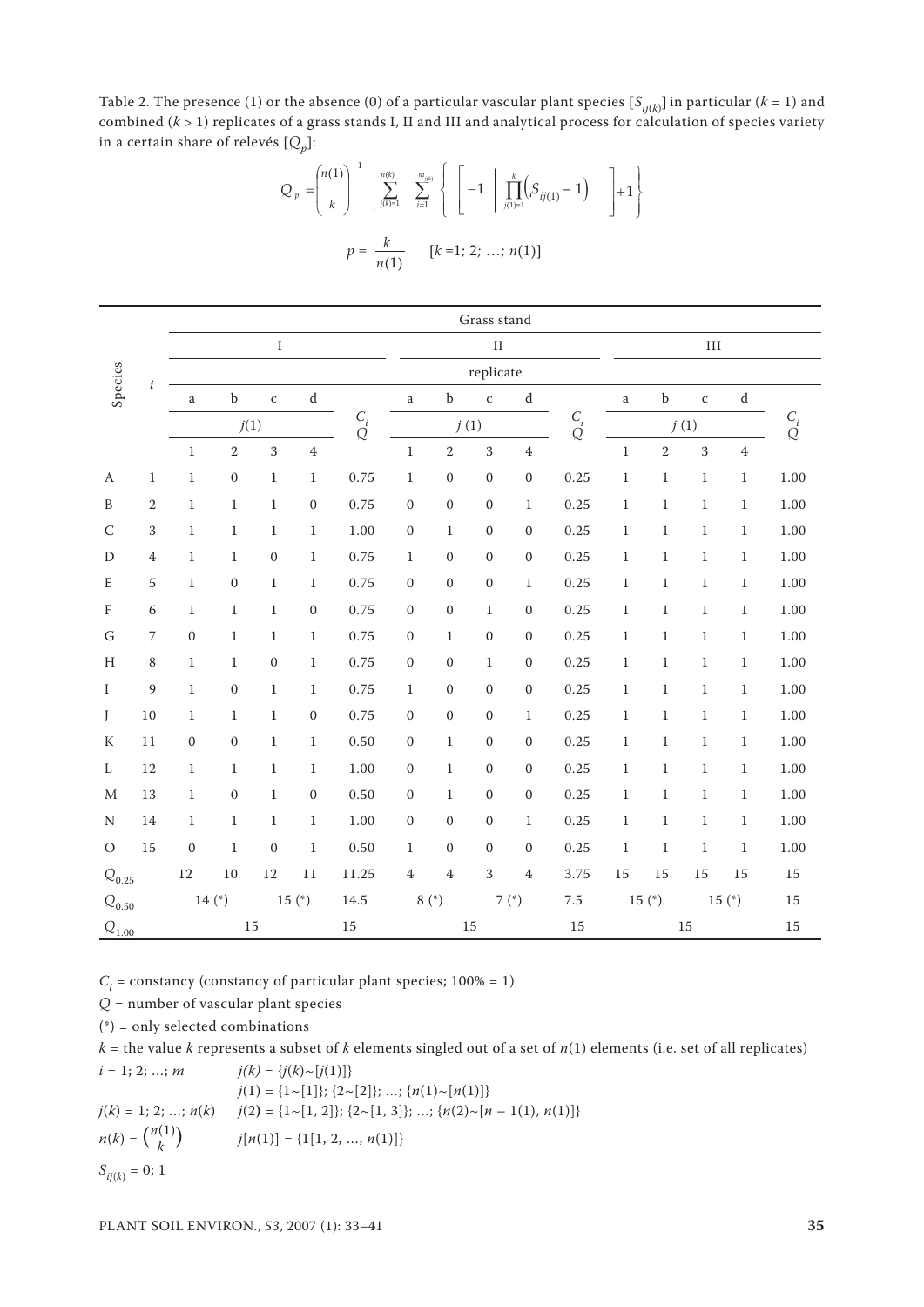

Figure 1. The horizontal distribution profile of species variety in grass stands I and II

*p* – share of sample elements of the whole sample (total number of replicates); *Q* – number of plant species (with variation span)

| Number         | Replicate                             | Grass stand |           |           |  |  |  |
|----------------|---------------------------------------|-------------|-----------|-----------|--|--|--|
| of replicates  |                                       | $\rm I$     | $\rm II$  | $\rm III$ |  |  |  |
|                | $\rm{a}$                              | 12.00       | 4.00      | $15\,$    |  |  |  |
|                | $\mathbf b$                           | $10.00\,$   | $4.00\,$  | $15\,$    |  |  |  |
| $\mathbf{1}$   | $\mathbf C$                           | 12.00       | $3.00\,$  | $15\,$    |  |  |  |
|                | ${\rm d}$                             | $11.00\,$   | $4.00\,$  | $15\,$    |  |  |  |
|                | $\overline{\mathcal{X}}$              | $11.25\,$   | 3.75      | $15\,$    |  |  |  |
|                | $a-b$                                 | 14.00       | 8.00      | $15\,$    |  |  |  |
|                | $c-d$                                 | 15.00       | 7.00      | $15\,$    |  |  |  |
| $\overline{2}$ | $b-c$                                 | 15.00       | $7.00\,$  | $15\,$    |  |  |  |
|                | $a-d$                                 | 15.00       | $8.00\,$  | $15\,$    |  |  |  |
|                | $a-c$                                 | 14.00       | 7.00      | $15\,$    |  |  |  |
|                | $b-d$                                 | 14.00       | $8.00\,$  | $15\,$    |  |  |  |
|                | $\overline{\mathcal{X}}$              | 14.50       | 7.50      | $15\,$    |  |  |  |
| 3              | $a-b-c$                               | $15.00\,$   | $11.00\,$ | $15\,$    |  |  |  |
|                | $a-c-d$                               | 15.00       | $11.00\,$ | $15\,$    |  |  |  |
|                | $b-c-d$                               | 15.00       | $11.00\,$ | $15\,$    |  |  |  |
|                | $a-b-d$                               | 15.00       | 12.00     | $15\,$    |  |  |  |
|                | $\overline{\mathcal{X}}$              | 15.00       | $11.25\,$ | $15\,$    |  |  |  |
| $\overline{4}$ | $\mbox{a}-\mbox{b}-\mbox{c}-\mbox{d}$ | 15.00       | 15.00     | $15\,$    |  |  |  |

Table 3. The number of plant species in particular replicates and various combinations of the replicates in the grass stands I, II and III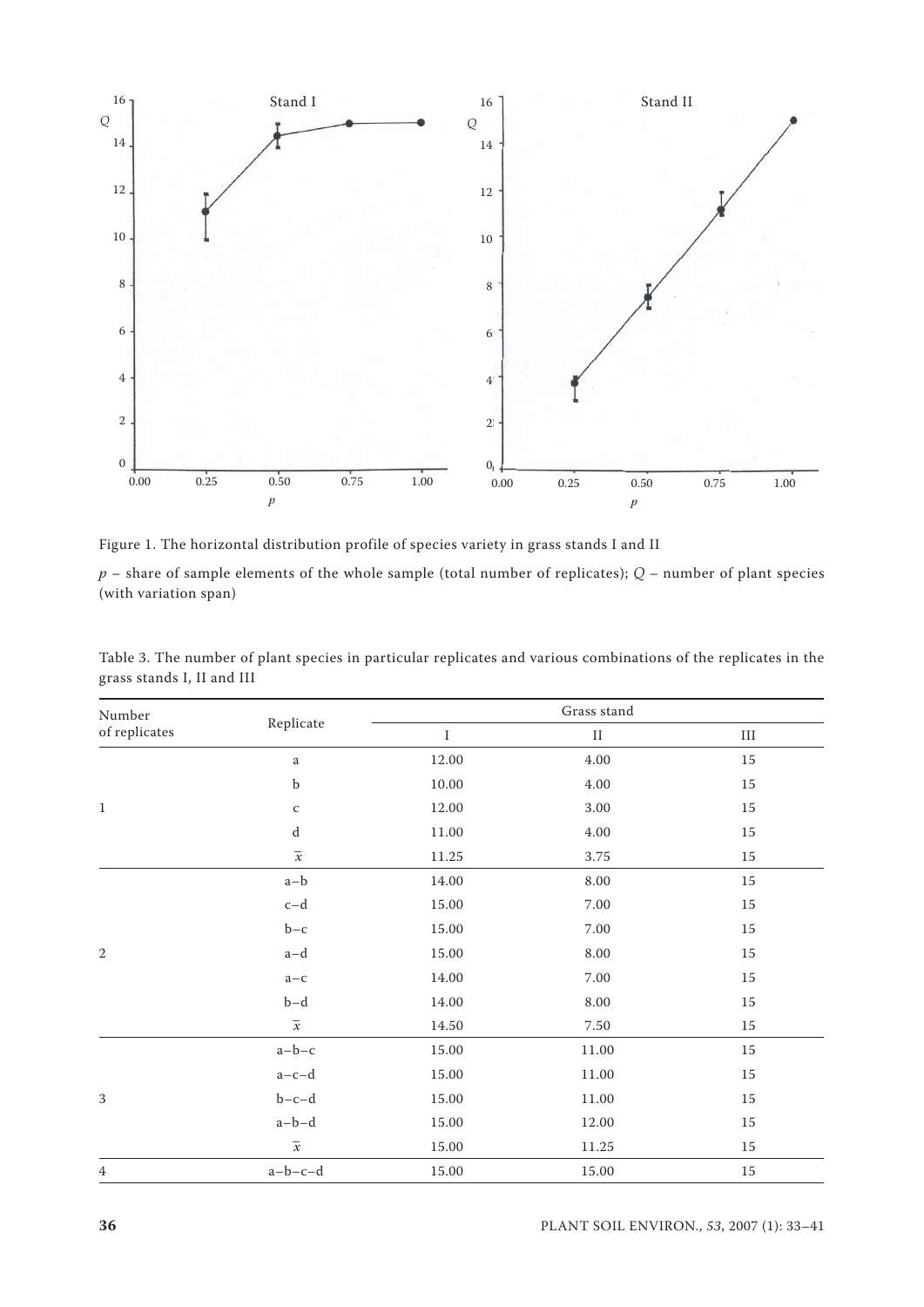

Figure 2. The horizontal distribution profile of species variety in grass stands III and IV

*p* – share of sample elements of the whole sample (total number of replicates); *Q* – number of plant species (with variation span)

plant stands analysed. Using the figures showing the constancy of species considered for the evaluation of species diversity of plant stands would not provide a complex plant species spectre in a particular location, in location sets, in repeated meadow experiments, etc. For this reason, we started to develop a new method that would take into account the horizontal distribution of species diversity. This method was tested with hypothetical sets (grass stands I, II and III) consisting of the same number of plant species (15). In the set No. III, all 15 species show 100% constancy. In the grass stand I various species differ in their constancy from 50 to 100%. In the grass stand II, all plant species occur only once and their constancy is 25%. The evaluation is shown in Table 2 and Figures 1 and 2. Gradually, we established the number of plant species in a single replicate, in pair replicates, in triple replicates and finally in the whole set (Table 3). Figures 1 and 2 are a graphic description of the horizontal profile distribution of species variety in the grass stands I, II and III. The average values are completed with a variation span  $(R<sub>O</sub>)$ . Table 4 shows the data of the plant species variety for a certain share of the replicates in total sets ( $P = 0.25, 0.50, 0.75, 1$ ).

| Parameter      | Grass stand |       |    |       |  |  |  |  |
|----------------|-------------|-------|----|-------|--|--|--|--|
|                |             | П     | Ш  | IV    |  |  |  |  |
| $Q_{0.25}$     | 11.25       | 3.75  | 15 | 24.38 |  |  |  |  |
| $Q_{\rm 0.50}$ | 14.50       | 7.50  | 15 | 28.94 |  |  |  |  |
| $Q_{\rm 0.75}$ | 15.00       | 11.25 | 15 | 31.61 |  |  |  |  |
| $Q_{\rm 1.00}$ | 15.00       | 15.00 | 15 | 33.51 |  |  |  |  |
| SQ'            | 12.35       | 7.50  | 15 | 27.61 |  |  |  |  |

Table 4. The quantitative parameters of area distribution of species variety and diversity ( $Q_p$ ,  $SQ$ ) in the grass stands I, II, III and IV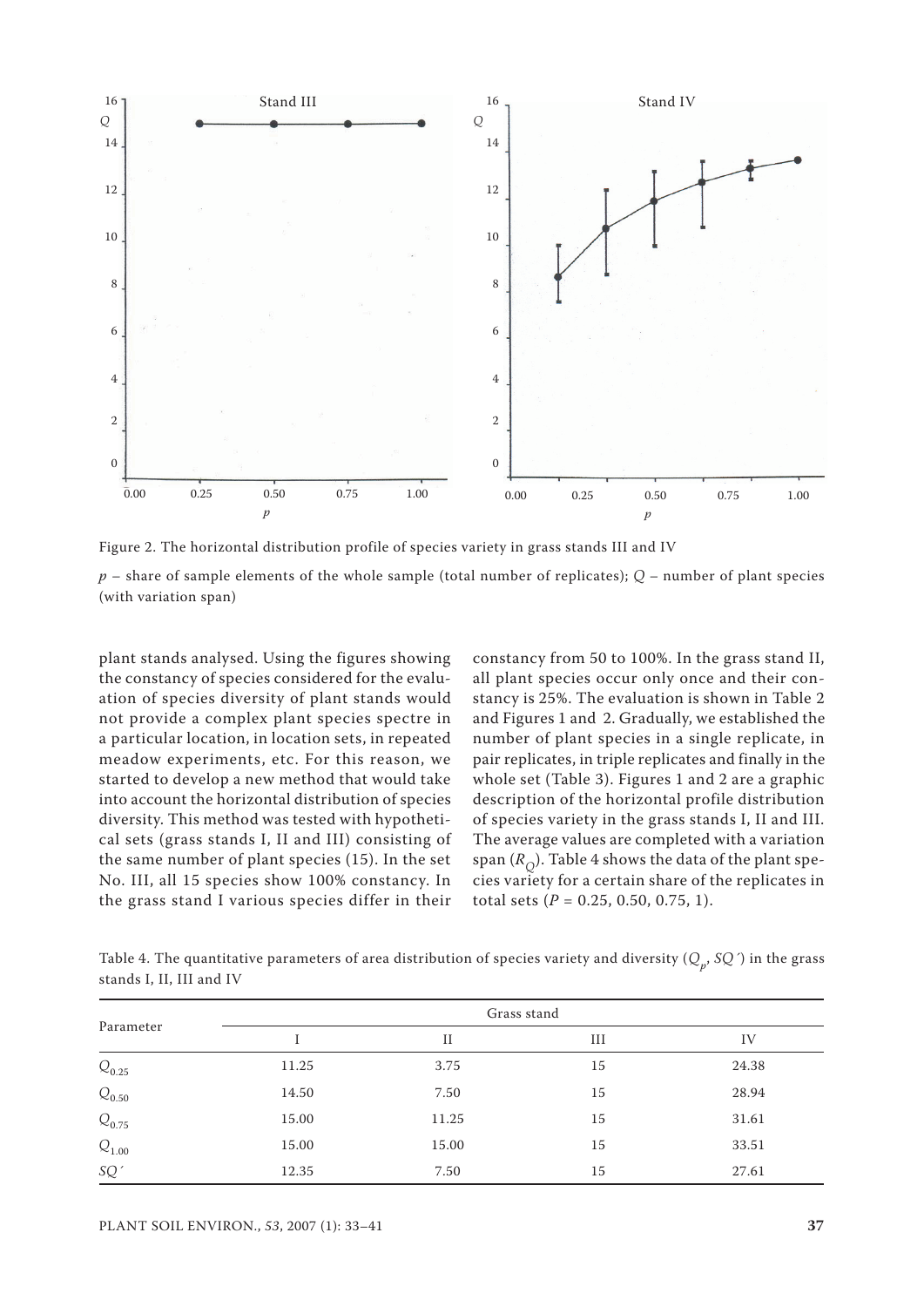The relationship between the proportion of relevés out of the whole set of relevés evaluated (*p*) and the number of vascular plant species (*Q*) is expressed by the following regression equation:

$$
Q' = f(p) \tag{1}
$$

This expression is suitable for a detailed analysis of grass stands.

The mid values of these curves (*SQ´)* were worked out and evaluated for individual sets:

$$
SQ' = \frac{1}{b-a} \int_{a}^{b} f(p) \, dp \tag{2}
$$

 $a = 0, b = 1$  (boundary values of curves)

The value  $a = 0$  was chosen to prevent a misrepresentation of different numbers of vegetation relevés (replicates).

Regression models  $[Q' = f(p)]$  and mid values (*SQ´*) were set for grass stands I, II and III:

 $Q'_{I} = 0.042 + 63.861p - 88.863502p^{2} + 40.003287p^{3}(3)$  $I_{pQI} = 0.989**$ 

$$
SQ_{1} = \frac{1}{1-0} \left[ 0.042 \int_{0}^{1} dp + 63.861 \int_{0}^{1} p dp - 88.863 \, 502 \int_{0}^{1} p^{2} dp + 40.003 - 287 \int_{0}^{1} p^{3} dp \right] = \left[ 0.042 p \right]_{0}^{1} + \left[ 63.861 \frac{p^{2}}{2} \right]_{0}^{1} - \left[ 88.863 \, 502 \frac{p^{3}}{3} \right]_{0}^{1} + \left[ 40.003 \, 287 \frac{p^{4}}{4} \right]_{0}^{1} = \left[ 0.042 - 0 \right] + \left[ \frac{63.861}{2} - 0 \right] - \left[ \frac{88.863 \, 502}{3} - 0 \right] + \left[ \frac{40.003 \, 287}{4} - 0 \right] = \left[ 0.042 + 31.931 - 29.621 + 10.001 = \frac{12.353}{4} \right] \tag{4}
$$

$$
Q'_{II} = 15p \left[ r_{pQ_{II}} = +0.993^{**} \right]
$$
 (5)

$$
SQ_{\text{II}} = \frac{1}{1-0} 15 \int_{0}^{1} p \, dp = \left[ 15 \frac{p^2}{2} \right]_{0}^{1} = [7.500 - 0] = 7.500 \tag{6}
$$

$$
Q'_{\text{III}} = 15 - 0p = 15 \left[ r_{pQ_{\text{III}}} = 1.000^{**} \right] \tag{7}
$$

$$
SQ_{\text{III}} = \frac{1}{1-0} \left[ 15 \int_0^1 dp \right] = [15 p]_0^1 = [15 - 0] = \underline{15.000} \tag{8}
$$

Verification of the analytical method was carried out on a set of real stands of *Alopecuretum*  meadows (*Trifolio-Festucetum alopecuretosum* Neuhäusl 1972 – grass stand IV). This set consisted of six vegetation relevés (Table 5). Data about the number of vascular plants are given in

Table 5 and Figure 2. Figure 2 can also be used for the specification of the number of replicates needed (i.e. particular vegetation relevés – particular research areas) or the specification of the species variety of the grass stands. The theoretical reconstruction of empirical data for the set of grass stand IV – the regression model (9) and the calculation of the mid value (10) for the curve (9) are as follows::

$$
Q'_{IV} = 34.436 + 7.158 \ln p \left[ r_{pQ_{IV}} = 0.999^{**} \right]
$$
 (9)

$$
SQ_{\text{IV}} = \frac{1}{1 - 0.01} \left[ 34.436 \int_{0.01}^{1} dp + 7.158 \int_{0.01}^{1} \ln p dp \right] =
$$
  
=  $\frac{1}{0.99} \{ [34.436 p]_{0.01}^{1} + [7.158 (p \ln p - p)]_{0.01}^{1} \} =$   
= 1.010 { [34.436 - 0.344] + [-7.158 - (-0.056 × 7.158)] } =  
= 1.010 = (34.092 - 6.757) = 27.608 (10)

This method is closely related to the Zürich-Montpellier phytocenological school (Braun-Blanquet 1964, Moravec et al. 1994). It is important that the data on the repetitive presence of particular species in particular grass stands are unambiguous (as opposed to the estimates of cover degree). This method may be used for the evaluation of plant community relevés at a quantitative and also semiquantitative level. It is suitable for the evaluation of species variety and species diversity also in other ecosystems (forests, marshes), and for some zoocenoses and whole biocenoses.

The numerical expression of the species variety and diversity is suitable for research of the grass stand composition. At an absolute grass stand constancy (grass stand III) = all plant species would show 100% constancy. The values of *Q´*model (1)  $=$  constant  $(c)$ :

$$
Q' = f(p) = c \tag{11}
$$

We evaluated a larger number of homotonic sets of relevés and the curves of horizontal distribution of the species variety have a concave shape.

A practical use of the proposed simultaneous assessment of plant communities can provide information on their biodiversity and environmental state. In addition to assessments of quantity it is also important to assess quality parameters, i.e., the occurrence and role of various populations and cenoses in a landscape.

One of the important questions of experimental and observation studies aimed at the evaluation of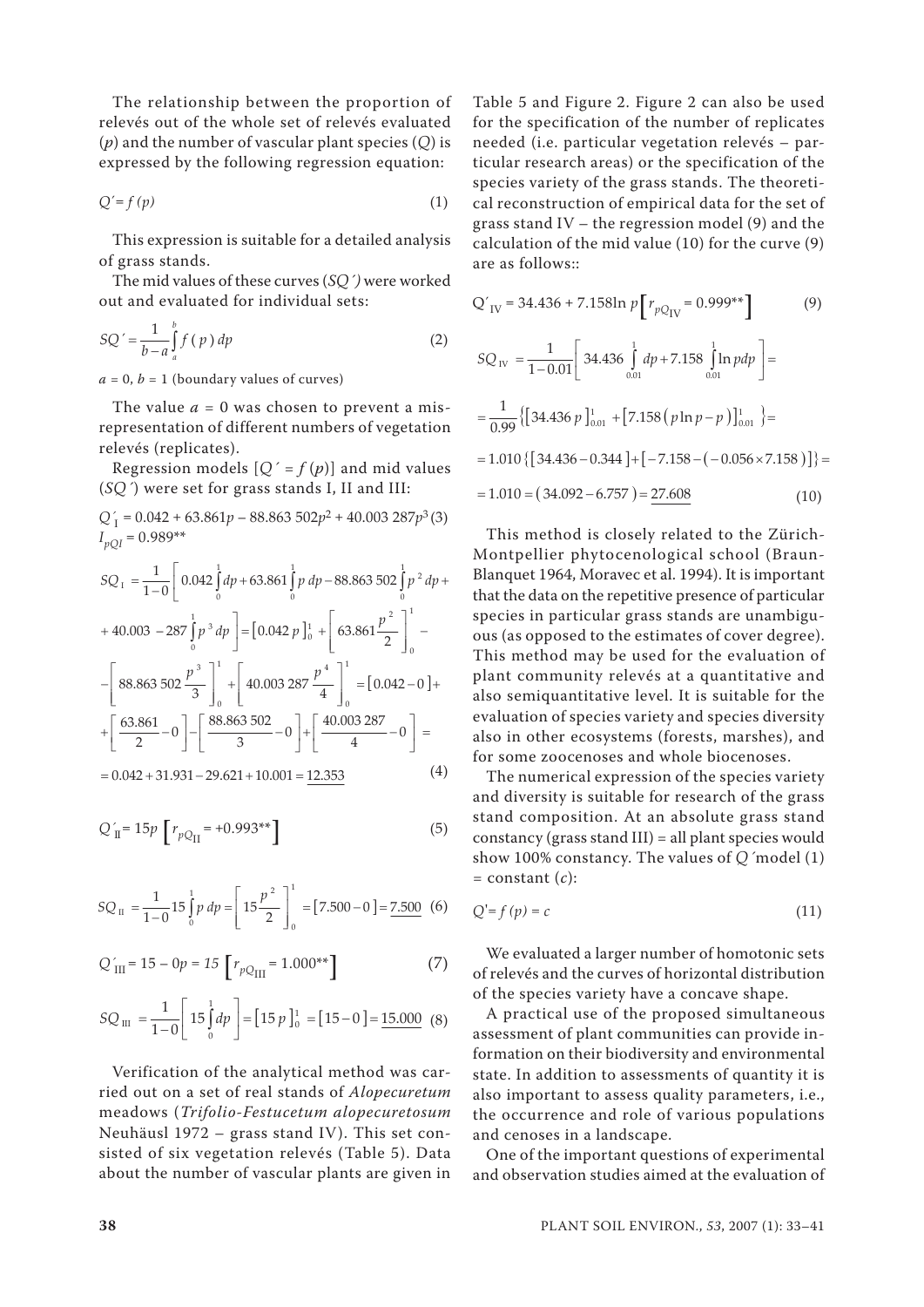|                                            | Species                    |                          | Replicate    |                                  |                      |                |                      |                                         |  |  |
|--------------------------------------------|----------------------------|--------------------------|--------------|----------------------------------|----------------------|----------------|----------------------|-----------------------------------------|--|--|
| PhU                                        |                            | a                        | b            | $\mathbf C$                      | d                    | e              | f                    | $\overset{C_i}{\underset{Q}{\bigcirc}}$ |  |  |
|                                            |                            |                          | $\%D$        |                                  |                      |                |                      |                                         |  |  |
|                                            | Festuca rubra              | $\overline{4}$           | 10           | 12                               | 10                   | 8              | 4                    | 1.00                                    |  |  |
| festucetum<br>Trifolio-<br>rubrae          | Alchemilla xanthochlora    | $^{+}$                   | 2            | 1                                | $\mathbf{1}$         | 2              | 3                    | 1.00                                    |  |  |
|                                            | Veronica chamaedrys        | $^{+}$                   | $\mathbf{1}$ | $\begin{array}{c} + \end{array}$ | $\ddot{\phantom{0}}$ | 1              | $^+$                 | 0.83                                    |  |  |
|                                            | Achillea millefolium       |                          |              | 1                                | $^{+}$               | $^{+}$         | $\ddot{\phantom{0}}$ | 0,33                                    |  |  |
|                                            | Ranunculus acris           | $\bullet$                | ٠            | $\begin{array}{c} + \end{array}$ | $\bullet$            | $^{+}$         | $\bullet$            | 0.33                                    |  |  |
|                                            | Alopecurus pratensis       | 50                       | 35           | 40                               | 30                   | 42             | 40                   | 1.00                                    |  |  |
|                                            | Poa pratensis              | 8                        | 3            | 6                                | 1                    | 3              | 5                    | 1.00                                    |  |  |
|                                            | Lathyrus pratensis         | 1                        | $^{+}$       | $\begin{array}{c} + \end{array}$ | 9                    | 4              | 3                    | 1.00                                    |  |  |
| Subassociation:<br>alopecuretosum          | Sanguisorba officinalis    | $^{+}$                   | $^{+}$       | $^{+}$                           | 3                    | 2              | 7                    | 1.00                                    |  |  |
|                                            | Ranunculus repens          | $^{+}$                   |              | $^{+}$                           | $^+$                 | $^{+}$         | 1                    | 0.83                                    |  |  |
|                                            | Lychnis flos-cuculi        | $^{+}$                   |              | $^{+}$                           |                      |                | $\! + \!\!\!\!$      | 0.50                                    |  |  |
|                                            | Poa trivialis              |                          |              | $^{+}$                           |                      |                | $^{+}$               | 0.33                                    |  |  |
|                                            | Vicia sepium               |                          |              | $^{+}$                           | $\mathbf{1}$         |                | $\ddot{\phantom{0}}$ | 0.33                                    |  |  |
|                                            | Cardamine pratensis        |                          | $\! +$       | $\bullet$                        | $\bullet$            |                | $\bullet$            | 0.17                                    |  |  |
|                                            | Holcus lanatus             | 1                        | $^{+}$       | $\mathbf{1}$                     | $\mathbf{1}$         | $\mathbf{1}$   | $\overline{2}$       | 1.00                                    |  |  |
|                                            | Festuca pratensis          | 4                        | 5            | 3                                | 8                    | 4              | 1                    | 1.00                                    |  |  |
| Arrhena-<br>Molinio-<br>theretea           | Poa angustifolia           | 4                        | 4            | 3                                | $\boldsymbol{2}$     | 2              | $\overline{4}$       | 1.00                                    |  |  |
|                                            | Plantago lanceolata        |                          | 1            | $\mathbf{1}$                     | $^{+}$               | $^{+}$         | $\mathbf{1}$         | 0.83                                    |  |  |
|                                            | Cerastium holosteoides     | $\bullet$                | 1            | 1                                | $^{+}$               | $^{+}$         | $^{+}$               | 0,83                                    |  |  |
|                                            | Trisetum flavescens        | 10                       | 12           | 12                               | 12                   | $\overline{7}$ | 10                   | 1.00                                    |  |  |
|                                            | Pimpinella major           | 10                       | 8            | $\,8\,$                          | 10                   | 12             | 9                    | 1.00                                    |  |  |
|                                            | Avenastrum pubescens       | $^{+}$                   | 3            | 2                                |                      | 2              | $\boldsymbol{2}$     | 0.83                                    |  |  |
|                                            | Heracleum sphondylium      | $\overline{\phantom{a}}$ | $\! +$       | $^{+}$                           | $\! + \!\!\!\!$      | $^{+}$         | $^{+}$               | 0.67                                    |  |  |
|                                            | Chrysanthemum leucanthemum |                          | $\! +$       |                                  | $\! +$               |                | $\! +$               | 0.50                                    |  |  |
| Arrhenatheretalia<br>Arrhenatherion<br>and | Saxifraga granulata        |                          |              | $^{+}$                           | $^{+}$               |                | $^{+}$               | 0.50                                    |  |  |
|                                            | Dactylis glomerata         | $^{+}$                   | $^{+}$       |                                  |                      |                |                      | 0.33                                    |  |  |
|                                            | Galium mollugo             | $^{+}$                   | 1            |                                  |                      |                |                      | 0.33                                    |  |  |
|                                            | Taraxacum officinale       | $^{+}$                   |              |                                  |                      |                |                      | 0.17                                    |  |  |
|                                            | Campanula patula           |                          | $^{+}$       |                                  |                      |                |                      | 0.17                                    |  |  |
|                                            | Arrhenatherum elatius      | 1                        |              |                                  |                      |                |                      | 0.17                                    |  |  |
|                                            | Anthriscus silvestris      | $\bullet$                |              |                                  |                      |                | $^{+}$               | 0.17                                    |  |  |
| Molinion and                               | Deschampsia caespitosa     | $+$                      | $\! + \!$    | $\bullet$                        |                      |                |                      | 0.33                                    |  |  |
| subordinate<br>units                       | Elytrigia repens           | $\mathbf{1}$             | $\,2$        | $\mathbf{1}$                     |                      |                |                      | $0.50\,$                                |  |  |
|                                            | Agrostis stolonifera       | $\bullet$                | $^+$         | $^{+}$                           |                      |                | $\ddot{\phantom{0}}$ | 0.33                                    |  |  |
| Gaps                                       |                            | 6                        | 12           | $\overline{9}$                   | 12                   | 10             | 8                    |                                         |  |  |
| $Q_{0.17}$                                 |                            | $21\,$                   | 24           | 24                               | 19                   | 19             | 21                   | 21.33                                   |  |  |
| $Q_{0.33}$                                 |                            |                          | $28 (*)$     |                                  | $26 (*)$             |                | $24 (*)$             | 26.00                                   |  |  |
| $Q_{0.50}$                                 |                            |                          | $32 (*)$     |                                  |                      | $25 (*)$       |                      | 29.00                                   |  |  |
| $Q_{1.00}$                                 |                            | 34                       |              |                                  |                      | 34.00          |                      |                                         |  |  |

## Table 5. Sample of vegetation relevés of meadows No IV (*Trifolio*-*Festucetum alopecuretosum)*

PhU = phytocenological units

 $C_i$  = constancy (constancy of particular plant species;  $100\%$  = l)

*Q* = number of vascular plant species

%*D* = cover degree

(\*) = only selected combinations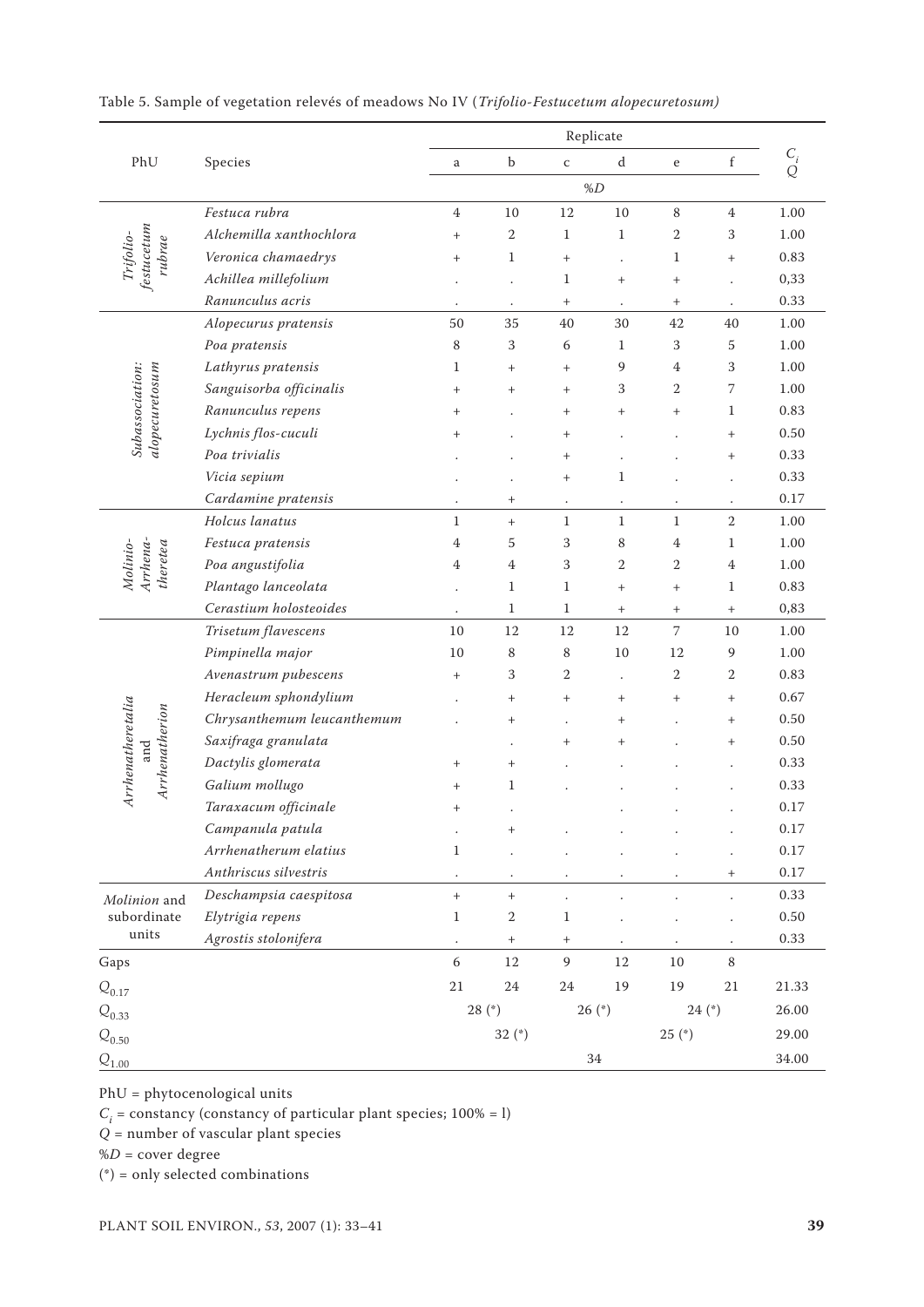phytocenological relationships within grass stands is the assessment of relevés. While solving these problems we focused our attention on the potential of the methods proposed for the analysis of species variety distribution  $(S_Q, Q_p)$  and for the specification of homotony of relevés. On the basis of a set with zero homotony (grass stand II) and a set with absolute homotony (grass stand III) (Table 2) we derived the following relationship between *SQ´* and *Q*' 1.0 values, which expresses homotony (*ε*') of these sets (the calculation also includes the standardization of the relationship):

$$
\varepsilon^* = \frac{2S_Q}{Q_{1.0}'} - 1\tag{12}
$$

For grass stand II, the homotony index  $(\varepsilon)$  thus calculated is:

$$
\varepsilon_{\text{II}}^{\prime} = \frac{2 \times 7.50}{15} - 1 = 0 \tag{13}
$$

and for grass stand III it is:

$$
\varepsilon'_{\text{III}} = \frac{2 \times 15}{15} - 1 = 1 \tag{14}
$$

The presented relations also justify the use of all the methods described above for the analysis of species variety  $(SQ', Q_p)$  in grass swards.

For grass stand I, the homotony index (*ε´*) is:

$$
\varepsilon_{I}^{\prime} = \frac{2 \times 12.353}{15} - 1 = 0.647\tag{15}
$$

and for grass stand III it is:

$$
\varepsilon_{\text{IV}}^{\text{+}} = \frac{2 \times 27.608}{33.51} - 1 = 0.648\tag{16}
$$

While verifying the proposed method for the assessment of sward homotony, we gradually linearly changed the homotony of model stands between the sets represented by grass stands II and III. We found out that the homotony index (*ε*') was not changing linearly. Therefore we elaborated a method for determining the corrected value of this index (cor *ε*'), which varies in the same proportions as the homotony changes in the studied sets. The formula for achieving linear development (cor *ε*') of *ε*' is as follows:

$$
cor \varepsilon' = \exp_{\varepsilon'}(5.807\varepsilon^{0.333})^{-1}
$$
 (17)

This correction seems to be suitable for all cases where  $0 < \varepsilon' < 1$ . For set I (generated as a simplified form of set IV for solving methodological problems within sets I, II, III and IV) the corrected value of the homotony index is cor  $\varepsilon' = 0.917$ , as well as for set IV. Correction is not necessary for sets II and III, where  $\varepsilon' = 0$  or  $\varepsilon' = 1$ . Experimental practice will indicate which homotony index is to be applied. In our opinion, it is advisable to apply both indices (*ε*', cor *ε*').

As the values of the homotony index  $(\varepsilon')$  and corrected homotony index (cor *ε*') are standardised for the span 0 to 1, it is also possible to express heterotony by means of the heterotony index (*ξ*'), or a corrected heterotony index (cor *ξ*')*,* in the following way:

$$
\xi' = 1 - \varepsilon' \tag{18}
$$

$$
cor \xi = 1 - cor \varepsilon' \tag{19}
$$

The indices of heterotony could be used, e.g. for expressing biotope diversity within a set of relevés from different stands.

By solving methodological problems of the analysis of species variety and grass sward diversity we come to another analytical characteristic of a set of relevés –  $\delta$  diversity, which can be characterized as a variation span of species variety within particular relevés or particular swards (*Q*) classified in the studied set:

$$
\delta_{\text{abs}} = Q_{\text{max}} - Q_{\text{min}} \tag{20}
$$

or in relative expression:

$$
\delta_{\text{rel}} = \frac{Q_{\text{max}}}{Q_{\text{min}}} \tag{21}
$$

or in its inversion form:

$$
i(\delta_{\text{rel}}) = \frac{Q_{\text{min}}}{Q_{\text{max}}} \tag{22}
$$

In set IV the values of δ diversity (Table 6) are as follows:

$$
\delta_{\text{abs}} = Q_{0.17 \text{max}} - Q_{0.17 \text{min}} = 26 - 17 = 9 \tag{23}
$$

$$
\delta_{\text{rel}} = \frac{Q_{0.17\text{max}}}{Q_{0.17\text{min}}} = \frac{17}{26} = 1.529\tag{24}
$$

$$
i(\delta_{\text{rel}}) = \frac{Q_{0.17\text{max}}}{Q_{0.17\text{min}}} = \frac{17}{26} = 0.654
$$
 (25)

All the analytical procedures presented above become parts of the computer programme Species Richness – FA SU, which can be downloaded freely on the address: http://www2.zf.jcu.cz/~klimes/; the programme is supplemented by freely acces